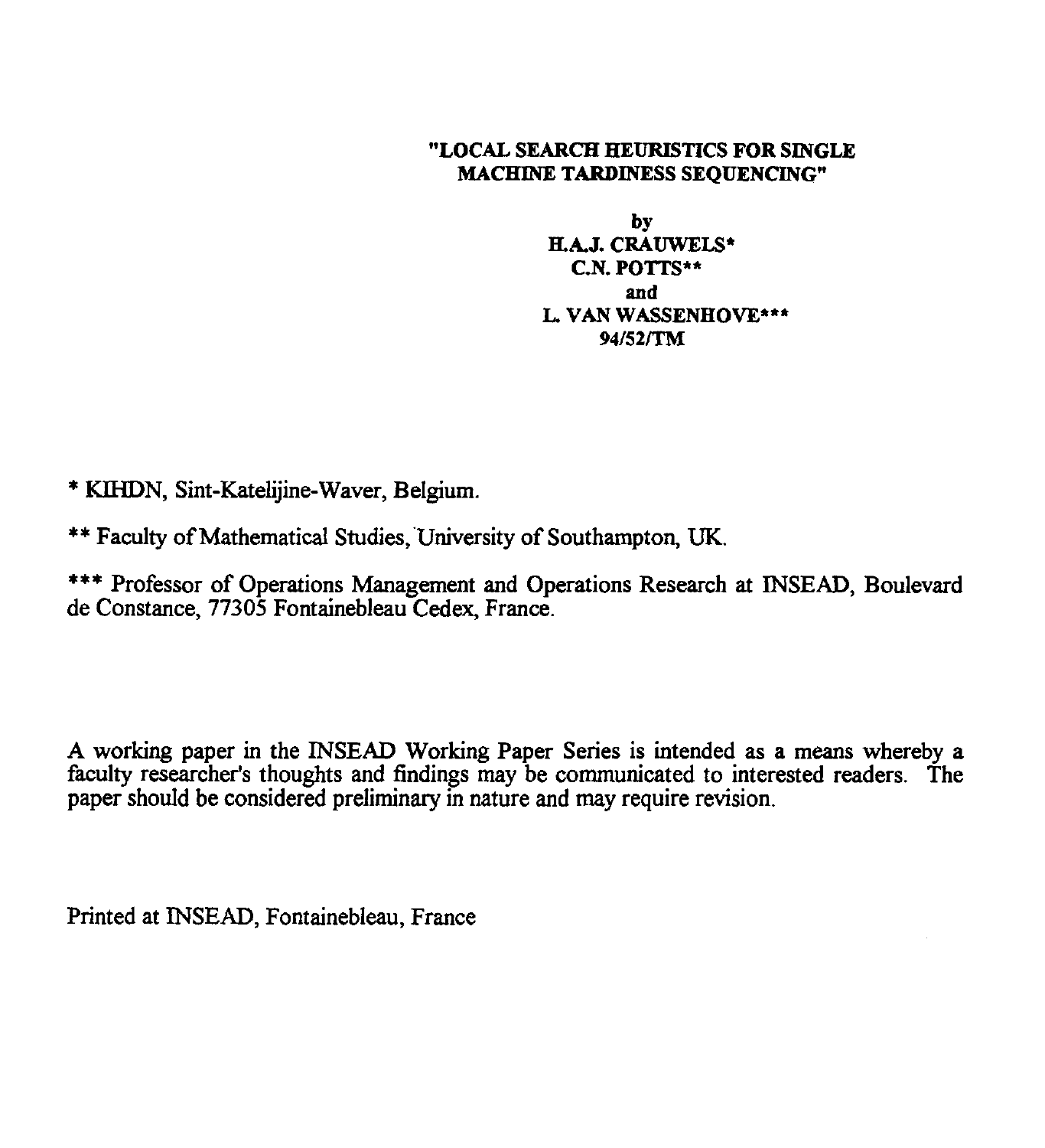# Local Search Heuristics for Single Machine Tardiness Sequencing

H. A. J. Crauwels KIHDN, Sint-Katelijne-Waver, Belgium

C. N. Potts

Faculty of Mathematical Studies, University of Southampton, U.K.

L. N. Van Wassenhove INSEAD, Fontainebleau, France

March, 1994

#### Abstract

This paper presents several local search heuristics for the problem of scheduling a single machine to minimize total weighted tardiness. A genetic algorithm is developed which employs a new binary encoding scheme to represent solutions and uses a heuristic method to convert the representation into a sequence. This algorithm is compared to descent, simulated annealing and tabu search methods on a large set of test problems. The computational results indicate that tabu search performs better than the other two neighbourhood search methods. However, the genetic algorithm generally produces superior solutions and it also appears to be a robust heuristic.

*Subject classifications:* Production/scheduling, Deterministic single machine, Heuristic, Local search.

## 1 Introduction

The single machine tardiness problem may be stated as follows. Each of  $n$  jobs (numbered  $1, \ldots, n$  is to be processed without interruption on a single machine that can handle only one job at a time. Job  $i$  ( $i = 1, \ldots, n$ ) becomes available for processing at time zero, requires an integer processing time  $p_i$ , has a positive weight  $w_i$  and a due date  $d_i$ . For a given processing order of the jobs, the (earliest) completion time  $C_i$  and the tardiness  $T_i = \max\{C_i - d_i, 0\}$  of job *i*  $(i = 1, ..., n)$  can be computed. In the total *weighted* tardiness problem, the objective is to find a processing order of the jobs that minimizes  $\sum_{i=1}^n w_i T_i$ . When all job weights are equal, minimizing  $\sum_{i=1}^n T_i$  is called the total tardiness problem.

The total weighted tardiness problem is (unary) NP-hard (Lawler [6] and Lenstra *et al. [7]),* whereas the total tardiness problem is (binary) NP-hard (Du and Leung [2]). There are well-known dynamic programming and branch and bound algorithms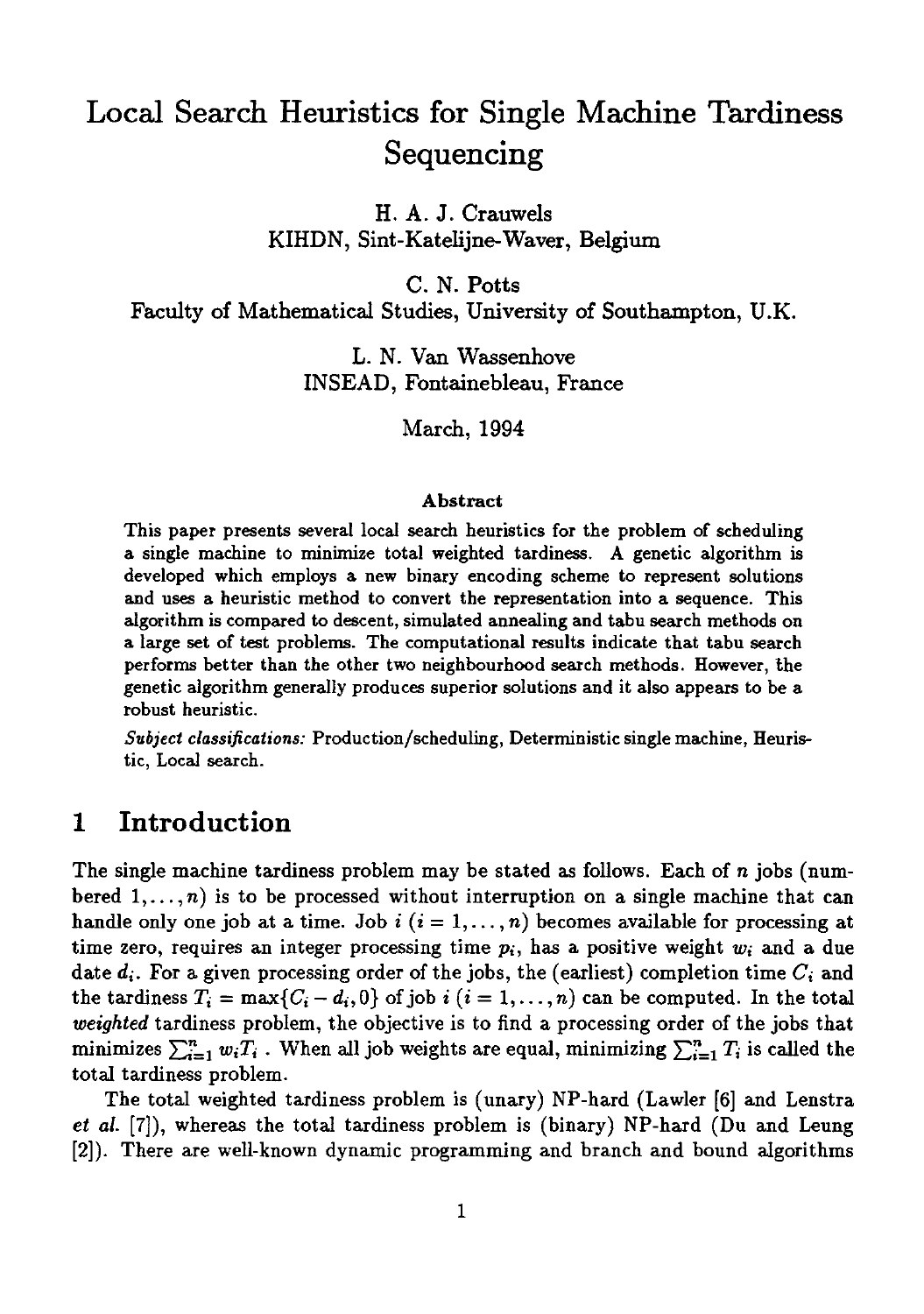for both the total tardiness and the total weighted tardiness problem. Abdul-Razaq *et al.* [1] discuss several of these algorithms for the total weighted tardiness problem, and a survey of algorithms for the total tardiness problem is given by Potts and Van Wassenhove [12].

Each of the available enumerative algorithms may have heavy requirements for both computation time and core storage, especially when the number of jobs is large. Consequently, available computer resources are not always adequate to obtain exact solutions. Therefore, the quest for good and robust heuristics is of great practical relevance.

As indicated by Potts and Van Wassenhove [13], simple dispatching rules (EDD, SWPT, COVERT or AU) do not consistently provide good quality solutions. Even the more sophisticated Wilkerson-Irwin heuristic [14] performs rather poorly on more difficult problems. In recent years, much attention and many papers have been devoted to a number of *local search* heuristics for 'solving' combinatorial optimization problems. Neighbourhood search forms one category of local search heuristics. Starting from an arbitrary solution, these methods construct a sequence of solutions by repeatedly moving from the current solution to a solution in an appropriately defined neighbourhood. The most common method of this type is descent in which the transition from neighbour to neighbour continues until a better solution can no longer be found. The resulting solution is a local optimum. The main weakness of descent is that the local optimum may deviate significantly from the true (global) optimum. Simulated annealing and tabu search are local search strategies designed to overcome this weakness. They allow neighbourhood moves which result in a deterioration of the objective function value and can therefore potentially escape from a local optimum. Genetic algorithms form another category of local search methods. In contrast to neighbourhood search, a genetic algorithm works with a population of solutions. By allowing the solutions to interact, 'children' are produced that hopefully retain the good characteristics of their parents. An introductory overview of these methods and some applications are given by Goldberg [5] and Pirlot [9].

Potts and Van Wassenhove [13] propose descent and simulated annealing methods for the total weighted tardiness problem. They also test these methods on the total tardiness problem. In this paper, we present a tabu search procedure in Section 2, and a genetic algorithm is developed in Section 3: both methods are applicable to the total weighted\*and total tardiness problems. Computational results for the four methods on the test data sets of Potts and Van Wassenhove [13] are reported in Section 4. Lastly, Section 5 summarizes the main conclusions.

## 2 Tabu search

Tabu search is a neighbourhood search strategy designed to allow escape from local optima. Let  $N$  be some suitably chosen neighbourhood structure, and let  $x_c$  be the current solution. Tabu search executes a move from  $x_c$  to  $x$ , where  $x$  is the best solution in  $N(x_c)$  (or some subset of  $N(x_c)$ ), even if *x* is no better than  $x_c$  in terms of objective function value. If, as is usually the case, the neighbourhood is symmetric, i.e., if  $x_c$  belongs to the neighbourhood  $N(x)$  of x whenever  $x \in N(x_c)$ , there is a danger of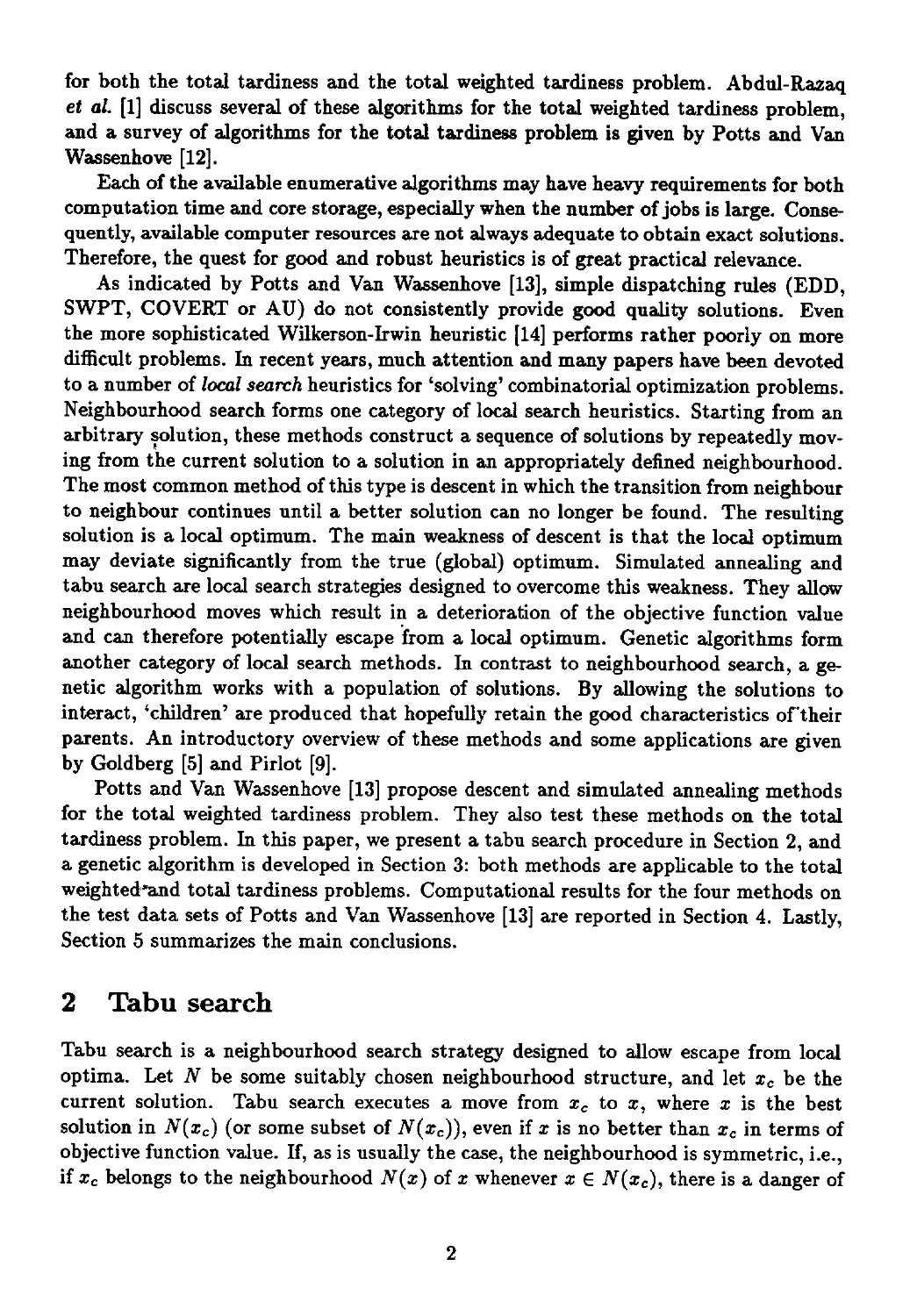*cycling* when, at the next step, we explore  $N(x)$ . The possibility exists that  $x_c$  could be the best solution in  $N(x)$ , in which case the procedure would immediately reset  $x_c$ to be the current solution, and thereafter oscillate between x and  $x_c$ .

To avoid cycling, a *tabu list* is created to prohibit certain moves. After a move is executed, one (or sometimes several) of its attributes or characteristics is stored in this list, and moves which would reverse this attribute are *tabu.* The list is organized cyclically so that a move remains tabu only during a prespecified number of iterations. Tabu moves are never allowed unless **an** *aspiration* **criterion is used** which allows the tabu status of a move to be overridden.

A tutorial description of tabu search is given by Glover [4]. To develop a tabu search based solution method for our sequencing problem, there are a number of key elements to consider: choosing the neighbourhood structure, selecting an attribute to store on the tabu list, and specifying which moves are forbidden after consideration of any aspiration criteria. There are other optional features such *as* devices to diversify the search. The aim of diversification is to drive the search into unexplored regions of the solution space.

#### **2.1 Choice of** a suitable neighbourhood

Potts and Van Wassenhove [13] use an interchange neighbourhood in their simulated annealing algorithm. Two positions u and  $v$  ( $1 \le u < v \le n$ ) in the current sequence of jobs are selected, and a new sequence is generated by interchanging the jobs in positions u and v. In our tabu search method, sequences are generated for several  $(u, v)$  pairs, and the objective function is evaluated for each of these neighbours. A move to the best non-tabu neighbour is then executed.

The  $(u, v)$  pairs can be selected at random, or with a systematic and repeated scanning of all job positions, e.g.  $(u, v) = (1, 2), (1, 3), \ldots, (n - 1, n)$ . The neighbourhood size is  $n(n-1)/2$ , so there is a large computational investment to find the best neighbour. Our initial experiments show that it is preferable to perform more iterations with a restricted neighbourhood. One method of restricting the neighbourhood is to consider only adjacent job interchanges in which  $v = u + 1$ . However, the moves under this approach are too limited to search different regions of the solution space. As an alternative, we create a small subset containing  $n$  general interchange neighbours which are selected by generating  $(u, v)$  pairs at random. However, this random neighbourhood generation is stopped if a non-tabu neighbour is found which improves the current objective function value, and the corresponding move is executed.

#### **2.2 The** tabu list and aspiration levels

After each move in which jobs in positions  $u$  and  $v$  are interchanged, the job in position  $v$ of the new sequence is stored on the tabu list together with the corresponding objective function value of the new sequence. Any neighbour that is created by interchanging a job which appears on the tabu list is prohibited unless an aspiration level criterion is satisfied. This criterion is satisfied if the objective function value of the sequence created by the interchange is strictly smaller than the stored value corresponding to a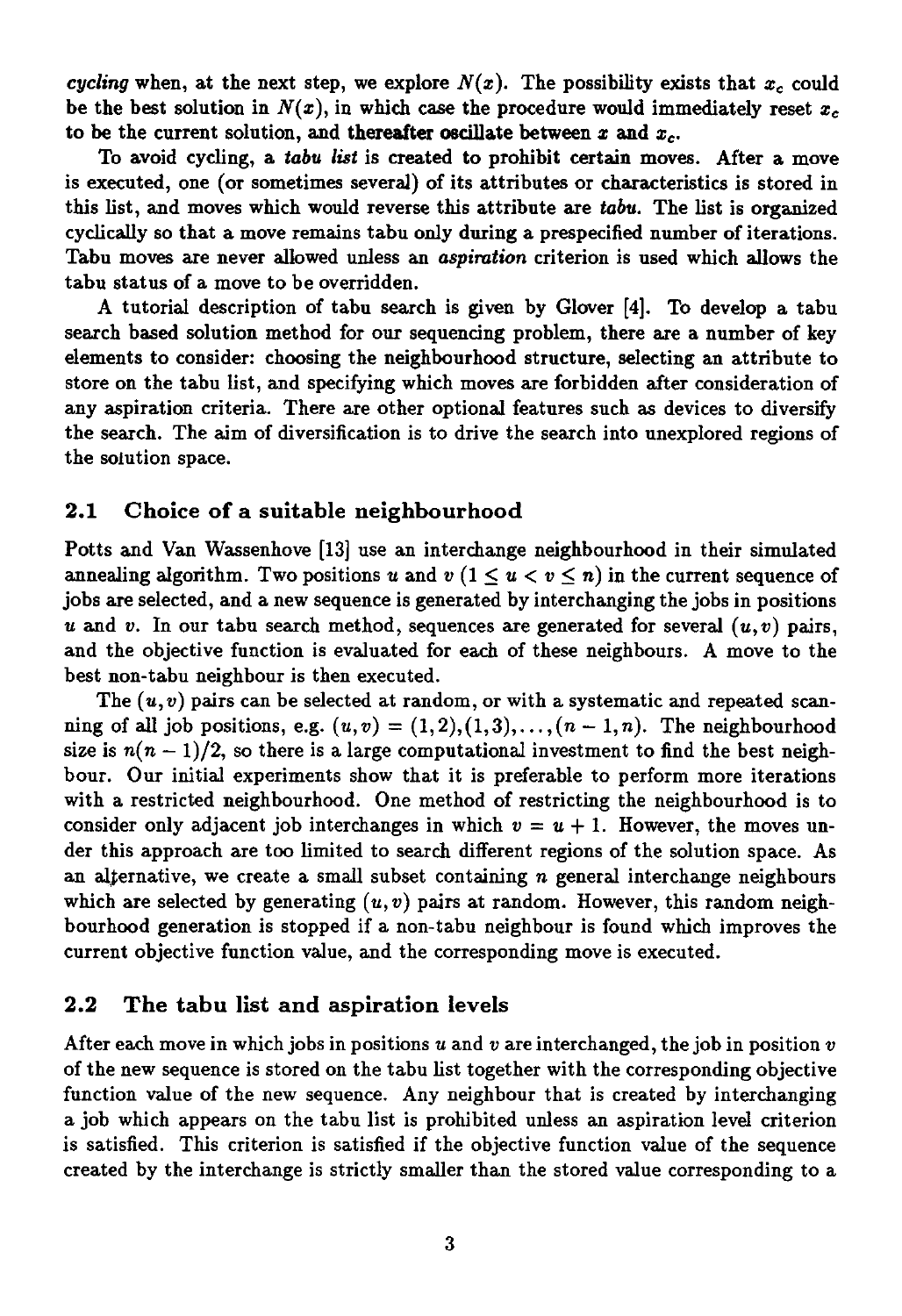job on the tabu list that is interchanged during the creation of this new solution.

### **2.3 Intensification and diversification.**

According to Glover [3], a good heuristic search strategy is to alternate between phases involving intensification and diversification. The tabu list is a short-term memory device which helps to diversify the search. However, to strengthen the inherent intensifying and diversifying components already present in tabu search, we incorporate two additional devices. Firstly, as in the simulated annealing heuristic of Potts and Van Wassenhove [13], a descent algorithm is applied to find a local optimum whenever an increase of the objective function is followed immediately by a decrease. The descent algorithm uses the adjacent interchange neighbourhood. Because the tabu list is ignored during the descent procedure, the result is an intensified search to a local optimum. However, to avoid disruption to the tabu search algorithm, the search continues from the starting sequence that is input into descent, rather than from the local optimum sequence that is output.

To motivate the use of our second device, suppose that during a number of successive iterations the best move does not change the objective function value because the two jobs which are interchanged are both early. A stronger diversifying move is then necessary to drive the search into a new region of the solution space. This is achieved by imposing some additional restrictions on which  $(u, v)$  pairs are allowed. We select the best move from three candidates;  $u$  is randomly chosen from the first  $n/4$  positions in the sequence and  $v$  is randomly selected from the last  $n/4$  positions in each candidate.

## 3 A genetic algorithm

Genetic algorithms, which are motivated by natural selection and evolution, form another category of local search methods. Key components of a genetic algorithm include a 'chromosomal' representation of solutions, a mechanism to generate an initial population, a measure of solution fitness (based on the objective function), and genetic operators that combine and alter current (parent) solutions to form new (child) solutions. An introductory account of the theory of genetic algorithms, *as* well as the main developments and applications, is given by Goldberg [5].

## 3.1 Solution encoding

The success of a genetic algorithm relies on an effective chromosomal encoding of solutions. A chromosome is a string of characters from a finite alphabet, where the alphabet often comprises binary digits. An obvious method for many scheduling problems is to encode the solutions as sequences. However, disadvantages of such an encoding include the difficulty in applying the genetic operators and the possibility that child solutions do not inherit important parental features. Therefore, we propose a binary encoding of solutions which is described below. tions. An introductory account of the theory of genetic algorithms, as well as the main<br>developments and applications, is given by Goldberg [5].<br>
3.1 Solution encoding<br>
The success of a genetic algorithm relies on an effe

We assume that the jobs are renumbered in shortest weighted processing time (SWPT) order so that  $p_1/w_1 \leq ... \leq p_n/w_n$ , where  $d_i \leq d_{i+1}$  whenever  $p_i/w_i =$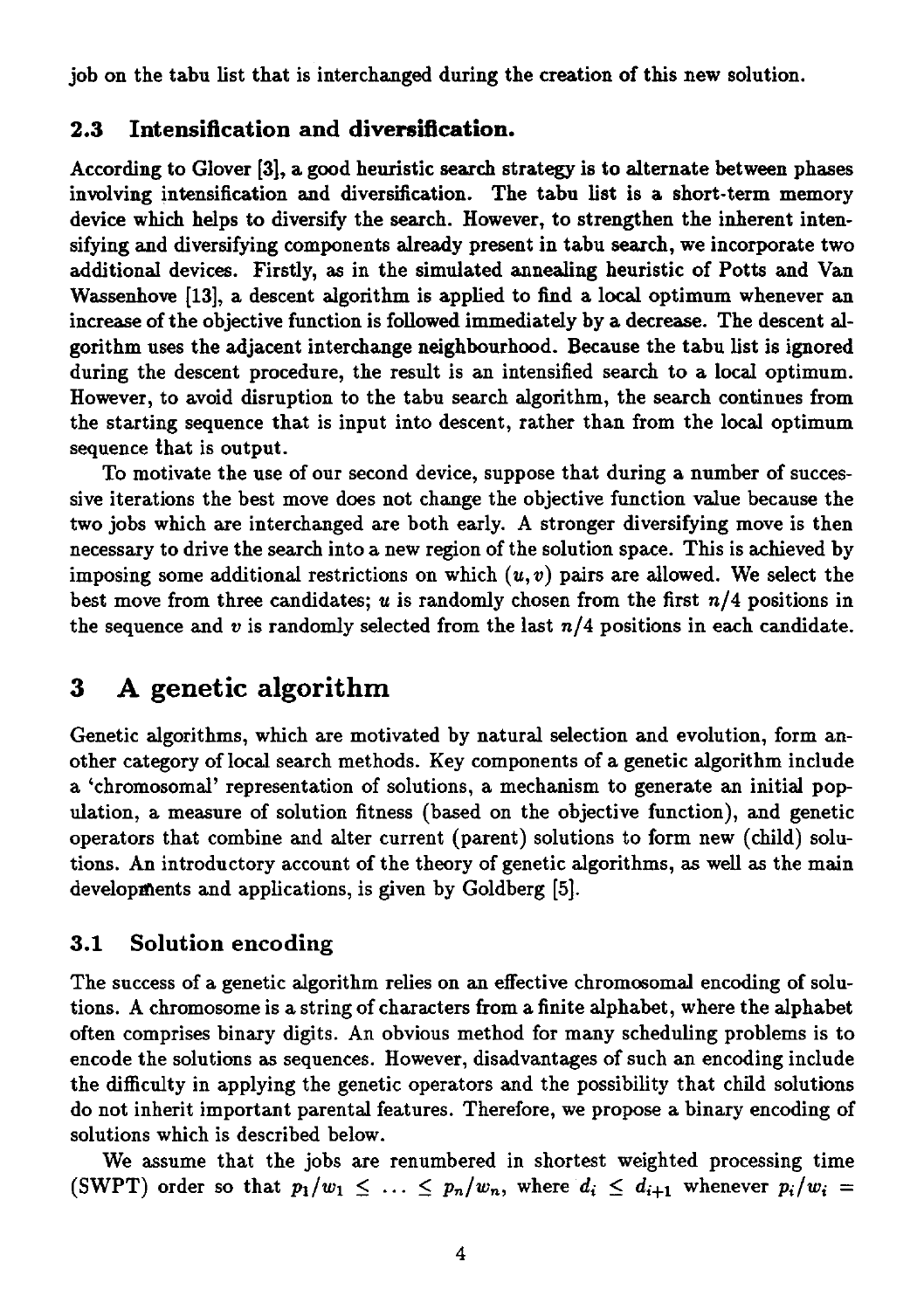$p_{i+1}/w_{i+1}$   $(i = 1, ..., n-1)$ . A chromosome consists of a string of n binary digits, where the elements correspond to jobs  $1, \ldots, n$  respectively. If the element corresponding to any job  $i$  is set to 1, then  $i$  is considered to be early; otherwise, this element is 0 and job i is regarded as being late. The set of early jobs, *as* defined by a such a chromosome, cannot necessarily be scheduled so that each job is completed by its due date. In Section 3.3, we present a heuristic procedure that constructs a sequence for which the actual early and late jobs match the chromosome as closely *as* possible.

#### **3.2 Initial population**

A population consists of *M* chromosomes. At the start of the algorithm, an initial population must be generated. One possible approach is to use a completely random assignment, where the probability of setting each element to 1 is equal to 0.5 for all chromosomes. However, we use a more sophisticated method which is described below.

In the first chromosome of the initial population, all elements are set to 1. This chromosome is required to find a quick solution to problems where all the jobs can be sequenced on time (in order of non-decreasing due dates, or EDD order). The  $M - 1$ remaining chromosomes are generated *as* follows. The number of elements set to 1 (corresponding to early jobs) is related to the average tardiness factor TF which is Section 3.3, we present a heuristic procedure that constructs a sequence for which the actual early and late jobs match the chromosome as closely as possible.<br>
3.2 Initial population<br>
A population consists of M chromosome defined by  $TF = 1 - d_{avg}/P$ , where  $d_{avg} = \sum_{i=1}^{n} d_i/n$  is the average due date and  $P = \sum_{i=1}^{n} p_i$  is the total processing time. Clearly, a relatively small value of TF arises when due dates are larger, and therefore there are more early jobs in an optimal solution. The value of  $p_i/w_i$  also influences the setting of elements corresponding to job i: the likelihood that job *i* is early in an optimal solution increases if  $p_i/w_i$  is small. Thus, chromosomes  $2, \ldots, M$  are randomly generated, where the probability  $P_i$  of setting the element corresponding to job  $i$  ( $i = 1, ..., n$ ) to 1 is defined as

$$
P_i = 1 - \max\{0.01, \min\{0.99, n \text{TF}(p_i/w_i)/\sum_{j=1}^n p_j/w_j\}\}
$$

Our method of generating an initial population allows the possibility that some of these *M* chromosomes are replaced. Firstly, for each chromosome, a sequence of jobs is constructed using the method described below in Section 3.3, and its total weighted tardiness is evaluated. Also, the average total weighted tardiness for these *M* chromosomes is computed. Then,  $M/2$  additional chromosomes are created, a subset of which may replace the 'bad' chromosomes from the original *M.* In the first of these chromosomes, all elements are set to 0 (all jobs are considered to be late), while the other  $M/2 - 1$  additional chromosomes are randomly generated using a probability  $P_i = 1 - TF$  of setting each element to 1. The following procedure is used to test whether an original chromosome with the largest total weighted tardiness should be replaced by an additional chromosome. The condition for replacement is that the total weighted tardiness for the additional chromosome should be less than the average total weighted tardiness that is computed for the original *M* chromosomes, and also less than the total weighted tardiness of the chromosome that it replaces. This test for replacement is applied for each of the  $M/2$  additional chromosomes.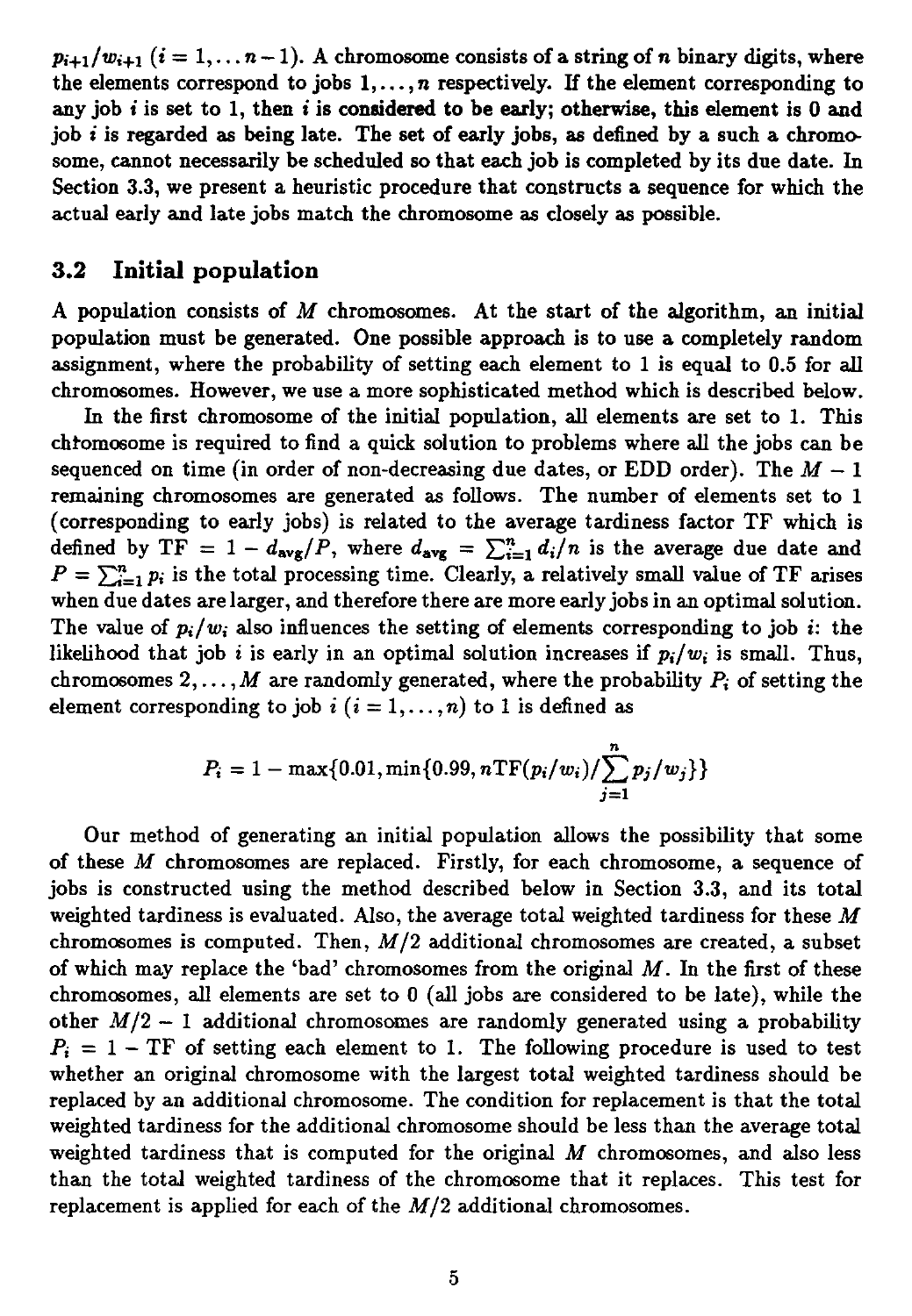#### **3.3 Chromosome evaluation**

A method is needed to convert a chromosome into a solution which is defined by a sequence of jobs. Having found a sequence, the objective function value can be computed and converted into a fitness value for the chromosome. Based on the values of the elements in the chromosome under consideration, we define sets of early and late jobs. Firstly, the early set is checked for feasibility and, where necessary, jobs are transferred from the early to the late set. Having obtained a feasible early set, we use a heuristic method to construct a schedule. Our heuristic first schedules the early jobs *as late as* possible in EDD order, and subsequently attempts to insert jobs of the late set between the early jobs. Finally, any remaining jobs are appended to the resulting partial sequence in SWPT order. We now give precise details of our heuristic.

#### Decoding heuristic

- *Step 1.* Construct a list *E* of early jobs in EDD order and let *L* be a list of late jobs. Let  $E = (\pi(1), \ldots, \pi(n_e))$ , where  $n_e$  is the number of jobs in *E*. Set  $i = 0, j = 1$ and  $t = 0$ .
- *Step 2.* If  $t + p_{\pi(i)} \leq d_{\pi(i)}$ , set  $i = i+1$ ,  $\sigma(i) = \pi(j)$  and  $t = t + p_{\pi(i)}$ . If  $t + p_{\pi(i)} > d_{\pi(i)}$ , remove job  $\pi(j)$  from *E* and append it to *L*. Set  $j = j + 1$ . If  $j < n_e$ , repeat Step 2. If  $j=n_e$ , set  $n_e=i$ .
- *Step 3.* Reorder jobs of the list *L* of late jobs in SWPT order. Compute latest start times for the jobs of *E* using  $s_{\sigma(n_e)} = d_{\sigma(n_e)} - p_{\sigma(n_e)}$ , and  $s_{\sigma(i)} = \min\{s_{\sigma(i+1)}, d_{\sigma(i)}\}$  $p_{\sigma(i)}$  for  $i = n_e - 1, n_e - 2, \ldots, 1$ . Compute  $R = 2n \max_{i=1,\ldots,n} \{p_i/w_i\} / \sum_{i=1}^{n} p_i/w_i$ . Set  $t = 0$  (t denotes the completion time of the current partial sequence), and set e to be the first job in *E.*
- *Step 4.* If  $s_e = t$ , go to Step 8. Otherwise, set i to be the first job in L and, if possible, find the first job j for which  $t+p_j > d_j$  (the job is late) and  $p_j/w_j \leq Rp_i/w_i$  (the ratios  $p_i/w_i$  and  $p_j/w_j$  are relatively close). If j cannot be found, go to Step 8. If  $t+p_j \leq s_e$ , go to Step 5 (we search to find whether there is a better job than j in *L* to be scheduled before job *e*); otherwise, if  $t + p_i > s_e$ , go to Step 6 (we search to find whether there is a job of *L* that can be scheduled before job *e* without making it late). is  $p_i/w_i$  and  $p_j/w_j$  are relatively close). If j cannot be  $\leq s_e$ , go to Step 5 (we search to find whether there is be scheduled before job e); otherwise, if  $t + p_j > s_e$ , g dd whether there is a job of L that can be schedu *V*e *S* and *V* and *V* and *V* and *V* and *V* and *V* and *V* and *V* and *V* and *V* and *V* and *V* and *V* and *V* and *V* and *V* and *V* and *V* and *V* and *V* and *V* and *V* and *V* and *V* and *V* and *V* and
- *Step 5.* Search for the first job *k* that follows job *j* in *L* for which  $t + p_k > d_k$  (the job is late),  $t + p_k \leq s_e$  (the job can be scheduled before job e) and one of the two following conditions is satisfied:
	- (a)  $t + p_j + p_k \le s_e$  (both *j* and *k* can be scheduled before job *e*) and  $V_k > V_j$ , where  $V_i = w_i(t + p_i d_i)$  and  $V_k = w_k(t + p_k d_k)$ ;
- (b)  $t + p_j + p_k > s_e$  (jobs *j* and *k* cannot both be scheduled before *e*) and  $V_{kej} \le V_{jek}$ , where  $V_{jek} = w_j(t + p_j d_j) + w_k(t + p_j + p_k d_k)$  and  $V_{kej} = w_j(t + p_j d_j) + w_k(t + p_j + d_k)$ *hether there is a job of L that can be*<br>*late*).<br> $+ p_k \leq s_e$  *(the job can be scheduled b conditions is satisfied:<br>* $+ p_k \leq s_e$  *(both <i>j* and *k* can be scheduled b<br> $eV_j = w_j(t + p_j - d_j)$  and  $V_k = w_k(t +$ <br> $+ p_k > s_e$  (jobs *j* and *k*

If *k* is found, set  $h = k$  (job *k* is scheduled next) and go to Step 7; otherwise, set  $h = j$  (job j is scheduled next) and go to Step 7.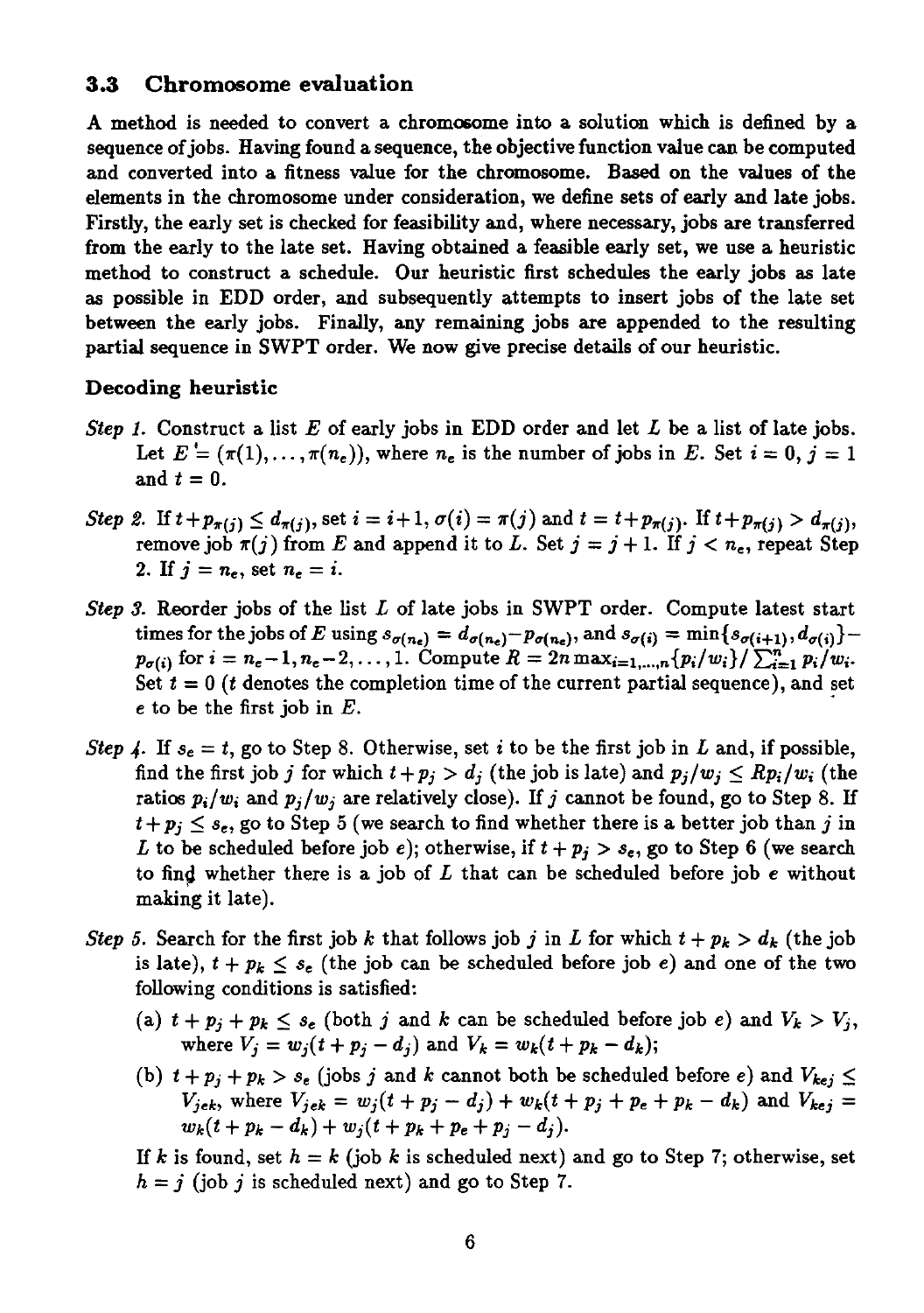- *Step 6.* Search for the first job *l* that follows job *j* in *L* for which  $t + p_l > d_l$  (the job is late),  $t + p_l \leq s_e$  (the job can be scheduled before job e) and  $V_{lej} < V_{ejl}$ , where  $V_{lej} = w_i(t + p_i - d_i) + w_j(t + p_i + p_e + p_j - d_j)$  and  $V_{eji} = w_j(t + p_e + p_j - d_j) + v_j(t + p_i + p_i - d_j)$  $w_i(t + p_e + p_j + p_l - d_i)$ . If *l* is found, set  $h = l$  (job *l* is scheduled next) and go Step 7; otherwise (job e is scheduled next), go to Step 8.
- *Step 7* Add job *h* to the partial sequence, delete *h* from *L*, set  $t = t + p_h$  and go to Step 4.
- *Step 8.* Add the early job *e* to the partial sequence, delete *e* from *E*, and set  $t = t + p_e$ . If *E* is not empty, set e to be the first job in *E* and go to Step 4. Otherwise, add to the partial sequence in SWPT order *any* remaining jobs in *L.*
- *Step 9.* The resulting sequence is taken *as* the initial solution for a descent algorithm which uses the adjacent interchange neighbourhood. During this search, a neighbour is accepted if it decreases the objective value, or if it leaves the value unaltered and the two interchanged jobs become sequenced in EDD order.

Example. To illustrate the mechanics of the decoding heuristic, consider the following 5-job problem. The processing times are 10, 7, 9, 5, 6; the job weights 10, 6, 5, 3, 3; and the due dates 22, 30, 8, 17, 0. For the chromosome *01010,* jobs 2 and 4 are early, and jobs 1, 3 and 5 are late.

In Step 1,  $E = (4,2)$  and  $L = (1,3,5)$ . Since *E* is a feasible set of early jobs, sets *E* and *L are* unchanged in Step 2. In Step 3, after observing that no reordering of L is necessary, we compute latest possible start times  $s_2 = 23$  and  $s_4 = 12$ , compute  $R = 2.62$ , and set  $t = 0$  and  $e = 4$ . In Step 4,  $i = 1$ , but job 1 cannot be scheduled before job 4 to start at time zero because it would not be late. Job 3, however, is late if scheduled to start at time zero, so  $j = 3$ . In Step 5, for the candidate job  $k = 5$ , we compute the values  $V_{iek} = 65$  and  $V_{kej} = 78$  based on the partial sequences (3,4,5) and (5,4,3) to test condition (b). Thus, *k* cannot be found, so Step 7 forms the partial containing job 3 and sets  $t = 9$  and  $L = (1,5)$ . After returning to Step 4 and setting  $i = 1$  and  $j = 5$ , the heuristic proceeds to Step 6 to search to find a job of L to be scheduled next so that it completes not later than time  $s_4 = 12$ . Since no such job can be found, Step 8 schedules job 4 next to give the partial sequence  $(3,4)$ , sets  $t = 14$ , *E=* (2) and *e =* 2.

On returning to Step 4,  $i = 1$ , and we choose  $j = 1$ . Since  $t + p_j = 24 > 23 = s_2$ , job 1 cannot be scheduled before job 2 without making it late. In Step 6, the candidate job *1 =* 5 fails because the weighted tardiness of the partial sequence (which starts at time 14)  $(5,2,1)$  is  $V_{lej} = 210$  which exceeds  $V_{eij} = 201$  that corresponds to  $(2,1,5)$ . Thus, *1* cannot be found, and we proceed to Step 8 where job 2 is scheduled to create the partial sequence (3,4,2) and *E* becomes empty. Step 8 also appends the jobs of *L* to give the complete sequence  $(3,4,2,1,5)$ .

Lastly, Step 9 reduces the total weighted tardiness from 206 to 142 by interchanging jobs 2 and 1 to give the sequence  $(3,4,1,2,5)$ .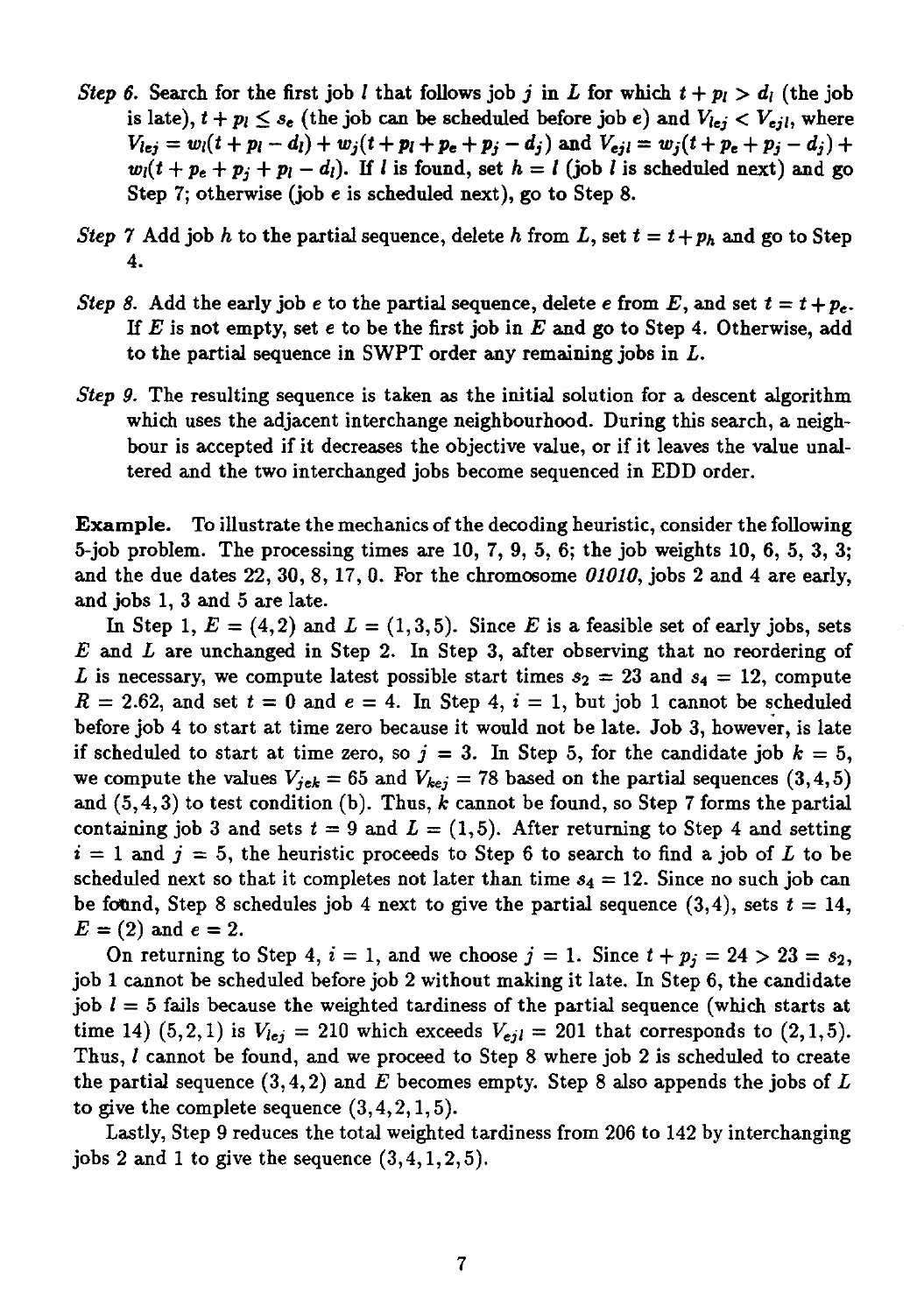#### **3.4 Algorithm**

The general structure of the genetic algorithm can be summarized as follows.

#### Genetic algorithm

- *Step I.* Create an initial population and set it as the current population. Evaluate the current population.
- *Step 2.* Generate a new population from the current population using the genetic operators reproduction, crossover and mutation.
- *Step 3.* Evaluate the new population. If an aging condition is satisfied, then stop. Set the current population to be the new population. If the maximum number of generations has not been executed, then go to Step 2.

During *evaluation,* the total weighted tardiness is computed for each chromosome of the population using the decoding heuristic described in Section 3.3. Let  $V_1, \ldots, V_M$ denote these values. Next,  $V_1, \ldots, V_M$  are mapped to fitness values  $f_1, \ldots, f_M$ . This mapping is necessary because a genetic algorithm always works with a maximization problem: we use  $f_k = V_{\text{max}} - V_k$  for  $k = 1, ..., M$ , where  $V_{\text{max}} = \max_{k=1,...,M} \{V_k\}.$ Sometimes the minimum and maximum fitness values are identical (all chromosomes have the same total weighted tardiness). In that case, the algorithm is terminated. Termination also occurs if a chromosome is found which yields a sequence with total weighted tardiness equal to zero.

The *reproduction* operator is an artificial version of natural selection. Chromosomes with a larger fitness value have a higher probability of surviving to be placed in a *mating pool* since the probability of selection is proportional to the fitness value. Instead of using raw fitness values  $f_1, \ldots, f_M$  in the creation of the mating pool, they are replaced by scaled fitness values  $F_1, \ldots, F_M$ . This scaling prevents premature convergence and, in the latter stages of the algorithm, avoids random walks amongst the mediocre solutions. We use linear scaling, which is defined by valian of the mating pool, they are replaced by<br>
scaling prevents premature convergence and, in<br>
s random walks amongst the mediocre solutions.<br>
by<br>  $k = 1, ..., M,$  (1)<br>
ants. We compute a and b from two scaling<br>
verage fitnes extion is proportional to the fitness value. Instead of using<br>
n the creation of the mating pool, they are replaced by<br>  $M$ . This scaling prevents premature convergence and, in<br>
m, avoids random walks amongst the mediocre

$$
F_k = af_k + b \qquad k = 1, \ldots, M, \qquad (1)
$$

where **a** and *b* are non-negative constants. We compute *a* and *b* from two scaling relationships. The first dictates that average fitness remains unaltered by scaling, so that his scaling p<br> *k*=1<br> *k*=1<br> *k*=1<br> *k*=1<br> *k*=1<br> *k*=1<br> *k*=1<br> *k*=1<br> *k*=1<br> *k*=1<br> *k*=1<br> *k*=1<br> *k*=1<br> *k*=1<br> *k*=1<br> *k*=1<br> *k*=1<br> *k*=1<br> *k*=1<br> *k*=1<br> *k*=1

$$
\sum_{k=1}^{M} F_k = \sum_{k=1}^{M} f_k.
$$
 (2)

The second relationship specifies that the expected number of copies of the best population member to appear in the mating pool is some given quantity  $C$ , which yields

$$
\max_{k=1,\dots,M} \{F_k\} = C \sum_{k=1}^M F_k/M.
$$
 (3)

Because of (3), there is a possibility that this scaling could produce negative fitness values. If the constants *a* and *b* that are derived from (1), (2) and (3) yield a negative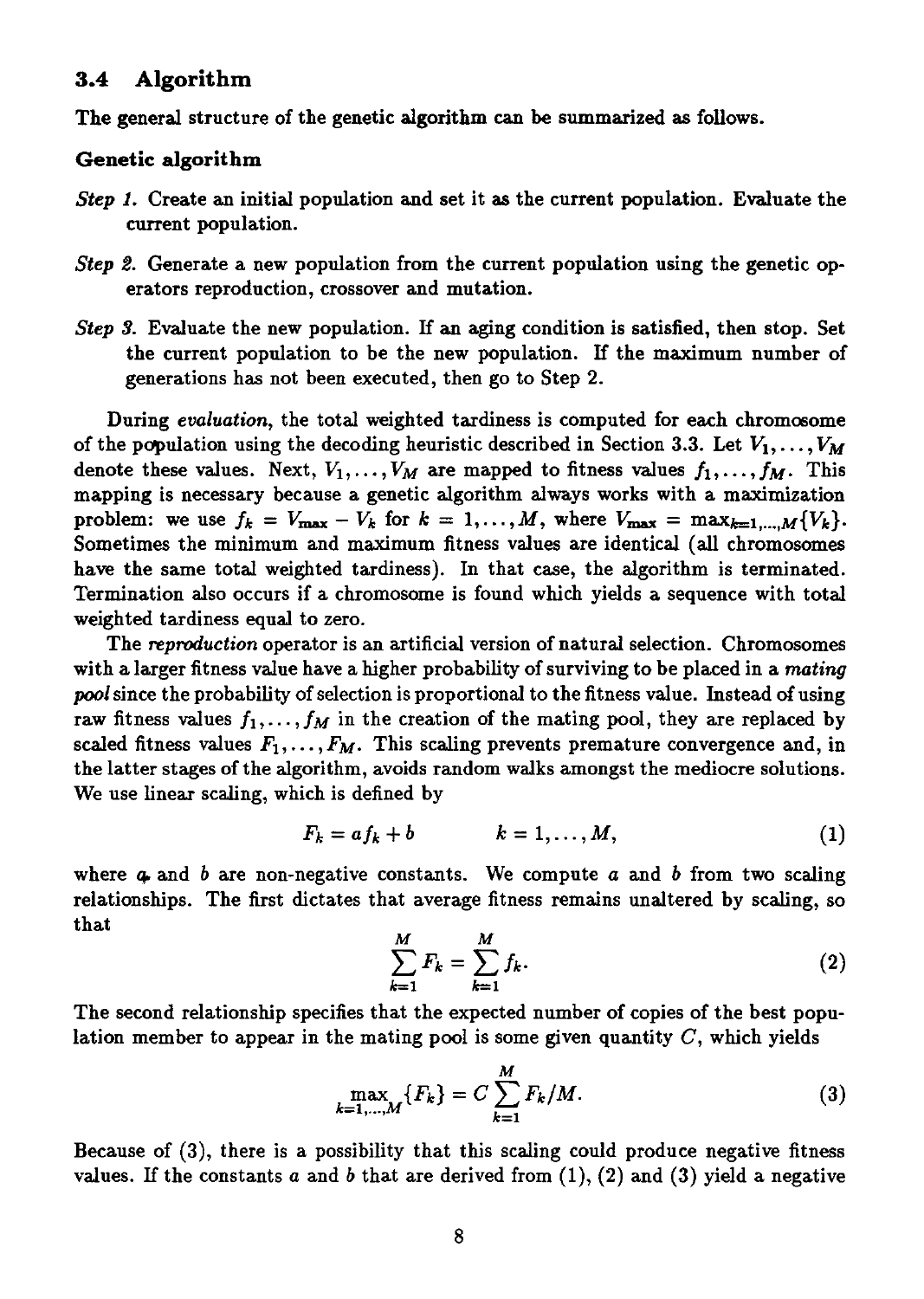minimum fitness value, then (3) is replaced by an alternative relationship which specifies that the the minimum scaled fitness is zero. Thus,

$$
\min_{k=1,\dots,M} \{F_k\} = 0. \tag{4}
$$

placed by an alternative relationship which specifies<br>
is zero. Thus,<br>  $\min_{j=1,...,M} \{F_k\} = 0.$  (4)<br>
(4), (2) and (3) unless, upon substitution in (1), one<br>
es are obtained, in which case (1), (2) and (4) are Therefore,  $a$  and  $b$  are defined by  $(1)$ ,  $(2)$  and  $(3)$  unless, upon substitution in  $(1)$ , one or more negative scaled fitness values are obtained, in which case  $(1)$ ,  $(2)$  and  $(4)$  are used to determine a and *b.*

Based on the scaled fitness values, chromosomes are selected for the mating pool using deterministic sampling. Since the selection probability of chromosome *k (k =*  $1, \ldots, M$ ) is  $F_k / \sum_{l=1}^M F_l$  and the mating pool is of size *M*, the expected number of copies in the mating pool is  $e_k = M F_k / \sum_{i=1}^M F_i$ . Firstly,  $[e_k]$  copies of each chromosome *k* are placed in the mating pool, and then the population is sorted in non-increasing order of the fractional parts  $e_k - |e_k|$ . The remainder of the chromosomes needed to fill the mating pool are drawn from the start of this sorted list.

In *crossover,* the chromosomes in the mating pool are mated at random in pairs. Instead of applying the usual one- or two-point crossover to the two chromosomes, we use a scheme which interchanges several small sections of the strings, where the sections are randomly selected. For example, suppose that this crossover operator interchanges sections of length two, and is applied to the two chromosomes 1011 0101 and 0010 1001. If the two sections starting at the third and sixth element are interchanged, we obtain the resulting new chromosomes 1010 0001 and 0011 1101. The number of sections to be interchanged and the lengths of the sections are parameters. After each crossover, the two old chromosomes are discarded.

The *mutation* operator prevents loss of diversity in the population by randomly altering elements in the chromosomes. The number of elements that are changed depends upon a mutation probability. Firstly, we computed the expected total number of elements to be mutated (total number of elements in the population multiplied by the mutation probability). This expected number of elements is selected at random in the population and each is mutated by setting 0 to 1 and vice versa.

The motivation for *aging* is to avoid superfluous iterations at the end of the algorithm. When the best solution in a population is not better than that of the previous population for a number of iterations, the procedure is terminated.

## **4 Computational experience**

#### 4.1 Test problems

Test problems were generated as follows. For each job i, an integer processing time  $p_i$ was generated from the uniform distribution [1,100] and, for weighted tardiness problems, an integer weight was generated from the uniform distribution [1,10]. Problem `hardness' is likely to depend on the relative range of due dates (RDD) and on the average tardiness factor (TF). Having computed  $P = \sum_{i=1}^{n} p_i$  and selected values of RDD and TF from the set {0.2, 0.4, 0.6, 0.8, 1.0}, an integer due date *di* from the uniform distribution  $[P(1 - TF - RDD/2), P(1 - TF + RDD/2)]$  was generated for each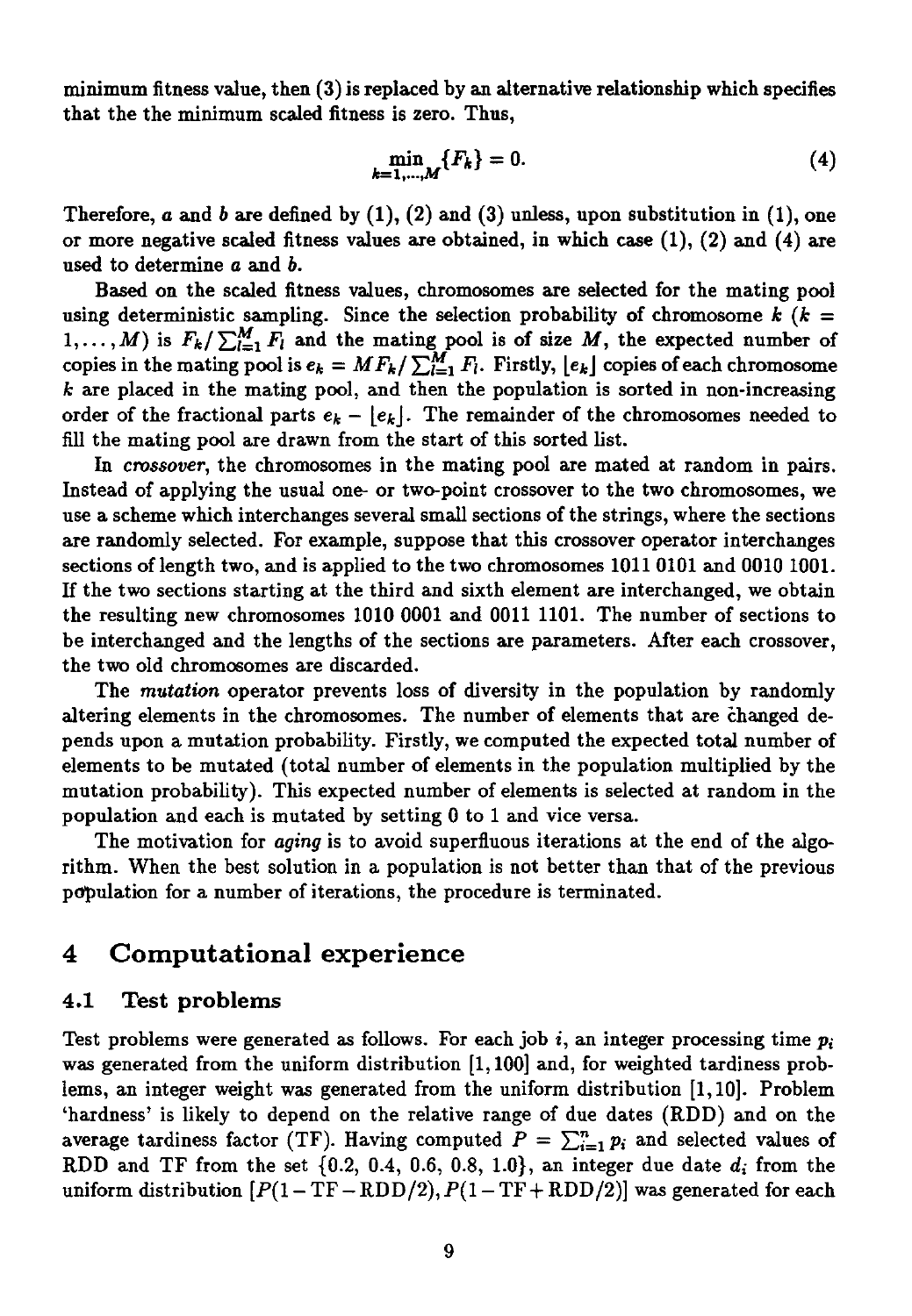job i. Five problems were generated for each of the 25 pairs of values of RDD and TF, yielding 125 problems for each value of *n.* For the total tardiness problem, instances with  $n = 50$  and  $n = 100$  were generated, whereas we have  $n = 20$  and  $n = 40$  for the total weighted tardiness problem. The algorithms of Potts and Van Wassenhove [10,11] were used to obtain an optimal solution value to each problem. For our computational tests, all algorithms were coded in ANSI-C and run on a HP 9000/825 computer.

## **4.2 Total tardiness problem**

In this section, five heuristics for the total tardiness problem (TTP) are compared. A precise description of the first three (WI, DESO, SAPW) can be found in Potts and Van Wassenhove [13]. For the two new methods, details of tabu search (TS) are given in Section 2, whereas the genetic algorithm (GA) is described in Section 3.

- WI: the Wilkerson-Irwin heuristic [14] is specifically designed for the TTP and outperfdrms 'quick and dirty' constructive methods.
- DESO: a descent method based on the interchange neighbourhood in which a neighbour is accepted if it leaves the objective function unchanged. The number of iterations is  $n(n-1)L/2$ , where  $L = 10$ , i.e. 12 250 iterations for  $n = 50$  and 49 500 for  $n = 100$ .
- SAPW: a simulated annealing algorithm that incorporates descent. The descent method, which uses the adjacent interchange neighbourhood, is applied to find a local optimum whenever an increase of the objective function value is followed immediately by a decrease. The acceptance probability of a 1% increase in the current best solution value is controlled with a convex function; the initial acceptance probability is 0.99. The number of iterations is  $n(n-1)L/2$ , as in DES0.
	- TS: the tabu search procedure described in Section 2, which incorporates descent. A tabu list length of 7 is used. The number of iterations is  $nL$ , where  $L =$ 10, although the procedure is also terminated if no overall improvement in the objective function value is observed for  $nL/2$  iterations.
	- GA: the genetic algorithm described in Section 3 with a population size *M =* 50. The maximum number of iterations is  $n/2$ , but due to aging (no improvement in the best solution value for  $n/4$  iterations) the procedure may terminate before this iteration limit is reached. The crossover scheme interchanges  $n/5$  two-element sections, and the mutation probability is 0.001. Linear fitness scaling with a parameter  $C = 2.0$  is performed, and the best chromosome found so far is preserved in the next generation (simple elitism).

The computation time for the three neighbourhood search methods is determined by the run length parameter *L.*

Table 1 summarizes our results for the TTP when the heuristic methods described above are applied to our data set of 125 problems with 50 and 100 jobs respectively. The table gives the average relative percentage deviation (ARPD) of the heuristic solution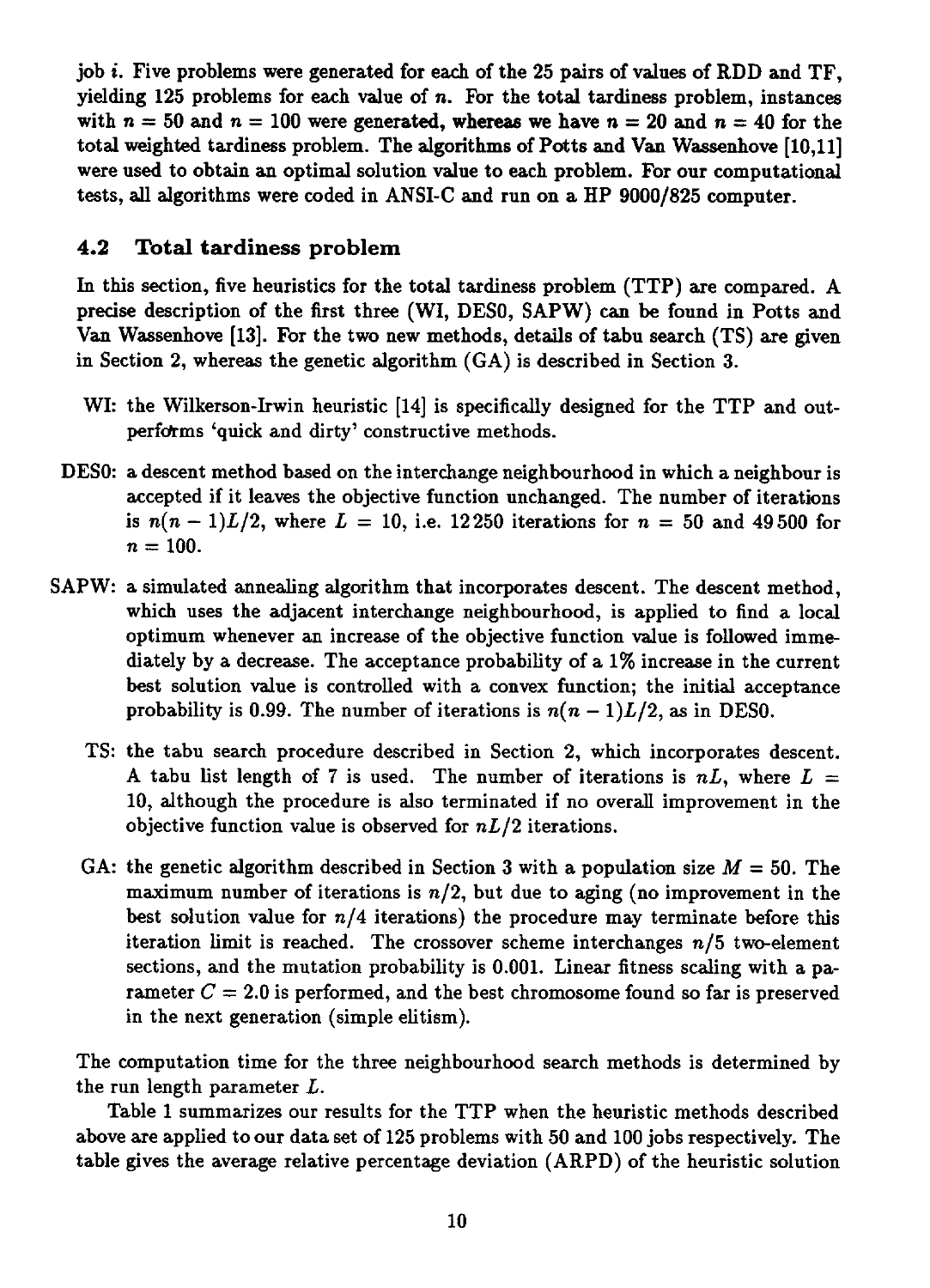| Table 1. Results for the total tardiness problem |                                                                                                              |        |     |           |      |       |    |       |  |  |
|--------------------------------------------------|--------------------------------------------------------------------------------------------------------------|--------|-----|-----------|------|-------|----|-------|--|--|
|                                                  |                                                                                                              | $n=50$ |     | $n = 100$ |      |       |    |       |  |  |
|                                                  | <b>MRPD</b><br><b>ARPD</b><br><b>ACT</b><br>N <sub>O</sub><br><b>ARPD</b><br><b>MRPD</b><br>NO<br><b>ACT</b> |        |     |           |      |       |    |       |  |  |
| WI                                               | 1.26                                                                                                         | 11.39  | 67  | 0.06      | 1.28 | 12.57 | 54 | 2.45  |  |  |
| <b>DES0</b>                                      | 0.06                                                                                                         | 1.47   | 101 | 1.10      | 0.27 | 17.12 | 79 | 8.22  |  |  |
| <b>SAPW</b>                                      | 0.19                                                                                                         | 2.49   | 70  | 2.09      | 0.74 | 6.81  | 40 | 12.48 |  |  |
| <b>TS</b>                                        | 0.08                                                                                                         | 1.47   | 76  | 1.90      | 0.07 | 1.83  | 60 | 13.51 |  |  |
| GA                                               | 0.01                                                                                                         | 0.36   | 111 | 3.76      | 0.04 | 1.23  | 87 | 25.05 |  |  |

value from the optimal value, the maximum relative percentage deviation (MRPD), the number of times (out of 125) that an optimal solution is found (NO), and average computation time (ACT) in seconds on a HP 9000/825.

Although heuristic WI generates substantial numbers of optimal solutions, they mostly correspond to relatively easy problems in which the average tardiness factor (TF) is equal to 0.2 or 1.0. Also, the maximum relative deviation is quite large for WI, which indicates that the method is not robust. Amongst the three neighbourhood search methods, DESO requires the least computation time and it generates the best results for  $n = 50$ . It also finds the optimal solution more frequently than SAPW and TS, and the average relative percentage deviation is quite small for  $n = 100$ . For most problems, the special techniques in SAPW and TS do not seem necessary or particularly effective in escaping from a local optimum. Allowing 'zero interchanges' in descent seems to be sufficient for most problems, although the maximum relative deviation of 17.12% indicates that the search can become trapped at a local optimum. For both  $n = 50$  and  $n = 100$ , TS outperforms SAPW and requires approximately the same computation time. The difference in performance between these two methods is more pronounced when  $n = 100$ . The best results are obtained with GA, but this method also requires the most computation time. Worthy of note is the small value for the maximum relative deviation (1.23% when  $n = 100$ ). Thus, for all of the test problems, a reasonably good solution can be computed using GA, thereby illustrating the robustness of our genetic algorithm.

## 4.3 Total weighted tardiness problem

For the total weighted tardiness problem (TWTP), we compare the three heuristics (AU, DESO, SAPW) that are described in detail by Potts and Van Wassenhove [13] with the tabu search method (TS) and genetic algorithm (GA) which are developed in this paper. Brief descriptions of DESO and SAPW are given in Section 4.2, details of TS are given in Sections 2 and 4.2, and GA is described in Sections 3 and 4.2.

- AU: the Apparent Urgency rule of Morton *et al.* [8] which performs quite well relative to other simple constructive heuristics.
- DESO: the descent method, with *L =* 10.
- SAPW: the simulated annealing algorithm, with  $L = 10$ .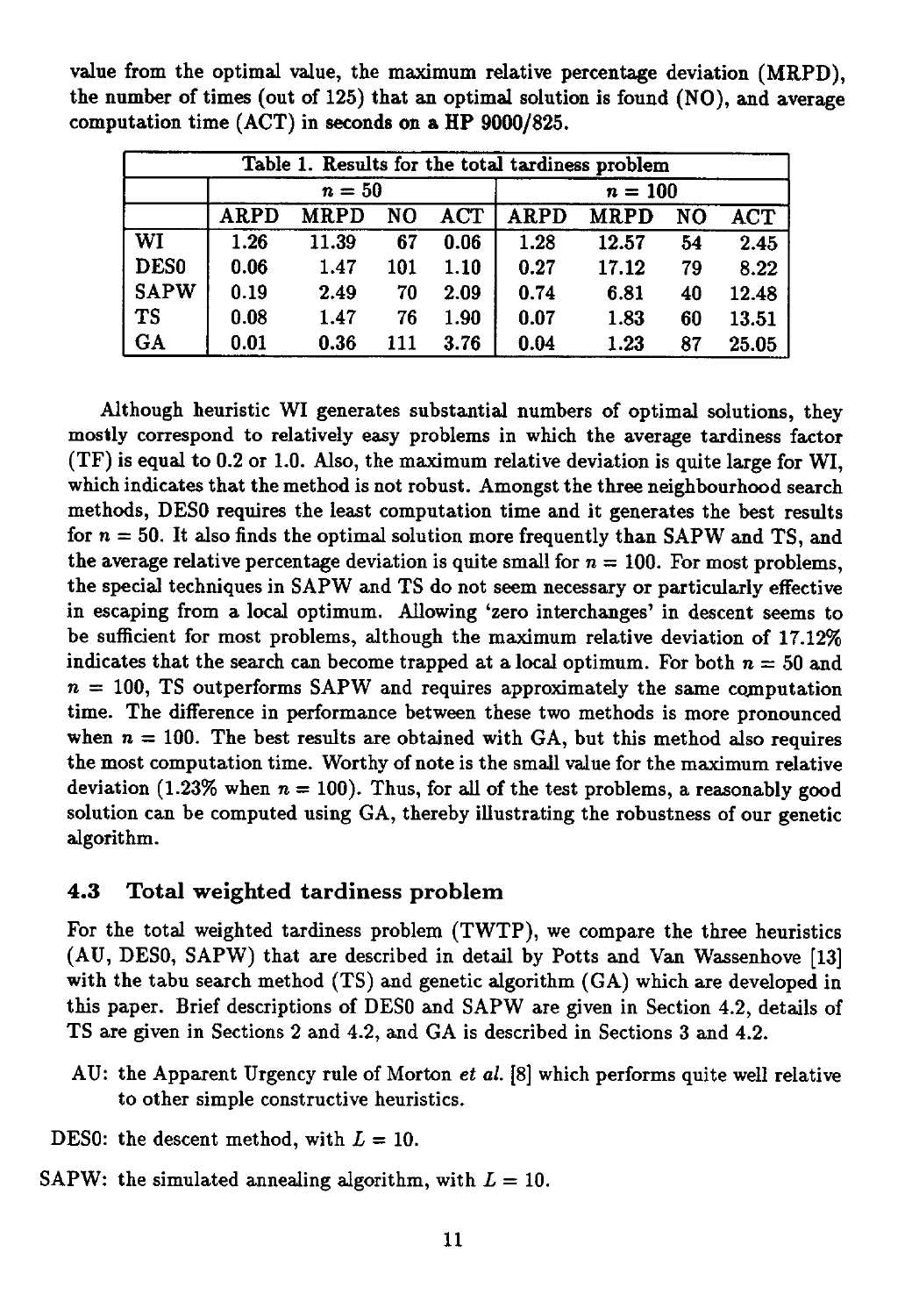- TS: the tabu search procedure, with  $L = 10$ .
- GA: the genetic algorithm with a population size  $M = n$ , the maximum number of iterations is  $n/4$ , and termination due to aging occurs if there is no improvement to the best solution value for  $n/8$  iterations.

Table 2 presents results for our 20-job and 40-job test problems. The neighbourhood search methods DESO, SAPW and TS perform substantially better than the 'quick and dirty' constructive heuristic AU. Amongst these three methods, DES0 requires the least computation time. Performing more iterations with DESO to obtain a comparable computation time with SAPW and TS does not significantly improve the solution quality. Augmenting the value of the run length parameter *L* in DESO, for example from 10 to 30, decreases the average relative deviation from  $0.63\%$  to  $0.61\%$  when  $n = 40$ , but produces no change when  $n = 20$ . In neither case does the maximum relative deviation change. For the TWTP, allowing 'zero interchanges' in descent is therefore not sufficient to allow 'the search to escape from a local optimum.

| Table 2. Results for the total weighted tardiness problem |             |        |            |        |       |          |    |      |  |  |
|-----------------------------------------------------------|-------------|--------|------------|--------|-------|----------|----|------|--|--|
|                                                           |             | $n=20$ |            | $n=40$ |       |          |    |      |  |  |
|                                                           | <b>ARPD</b> | NO     | <b>ACT</b> |        |       |          |    |      |  |  |
| AU                                                        | 16.24       | 220.85 | 23         | 0.02   | 12.78 | 169.18   | 24 | 0.04 |  |  |
| DES <sub>0</sub>                                          | 0.29        | 9.47   | 101        | 0.10   | 0.63  | 19.27    | 76 | 0.60 |  |  |
| <b>SAPW</b>                                               | 0.05        | 3.90   | 120        | 0.19   | 0.86  | 41.65    | 79 | 1.17 |  |  |
| <b>TS</b>                                                 | 0.07        | 2.20   | 111        | 0.22   | 0.28  | 6.70     | 84 | 1.05 |  |  |
| <b>GA</b>                                                 | 0.07        | 1.68   | 111        | 0.12   | 0.06  | $1.21\,$ | 87 | 1.00 |  |  |

For  $n = 20$ , we observe from Table 2 that SAPW generates the most optimal solutions and it has the smallest average relative deviation, although its maximum relative deviation is large in comparison with that of TS and GA. However, for  $n = 40$ , TS dominates SAPW, but is outperformed by the genetic algorithm GA. Also, GA exhibits the smallest average and maximum relative deviations, and it generates the largest number of optimal solutions. Note also that GA requires less computation time than SAPW and TS.

The four local search heuristics were also tested on a set of 125 total weighted tardiness problems with  $n = 50$ . Because the optimal solutions are not available, relative deviations for the heuristics are evaluated with respect to the best solution found. The heuristics were applied for different numbers of iterations to observe convergence. Specifically, we consider run length parameter values  $L = 10$ ,  $L = 30$  and  $L = 50$ for DESO, SAPW and TS. Also, the termination criteria in GA are modified so that the search stops due to aging when no improvement occurs during  $L/2$  iterations, but otherwise *L* populations are generated. Results are given in Table 3.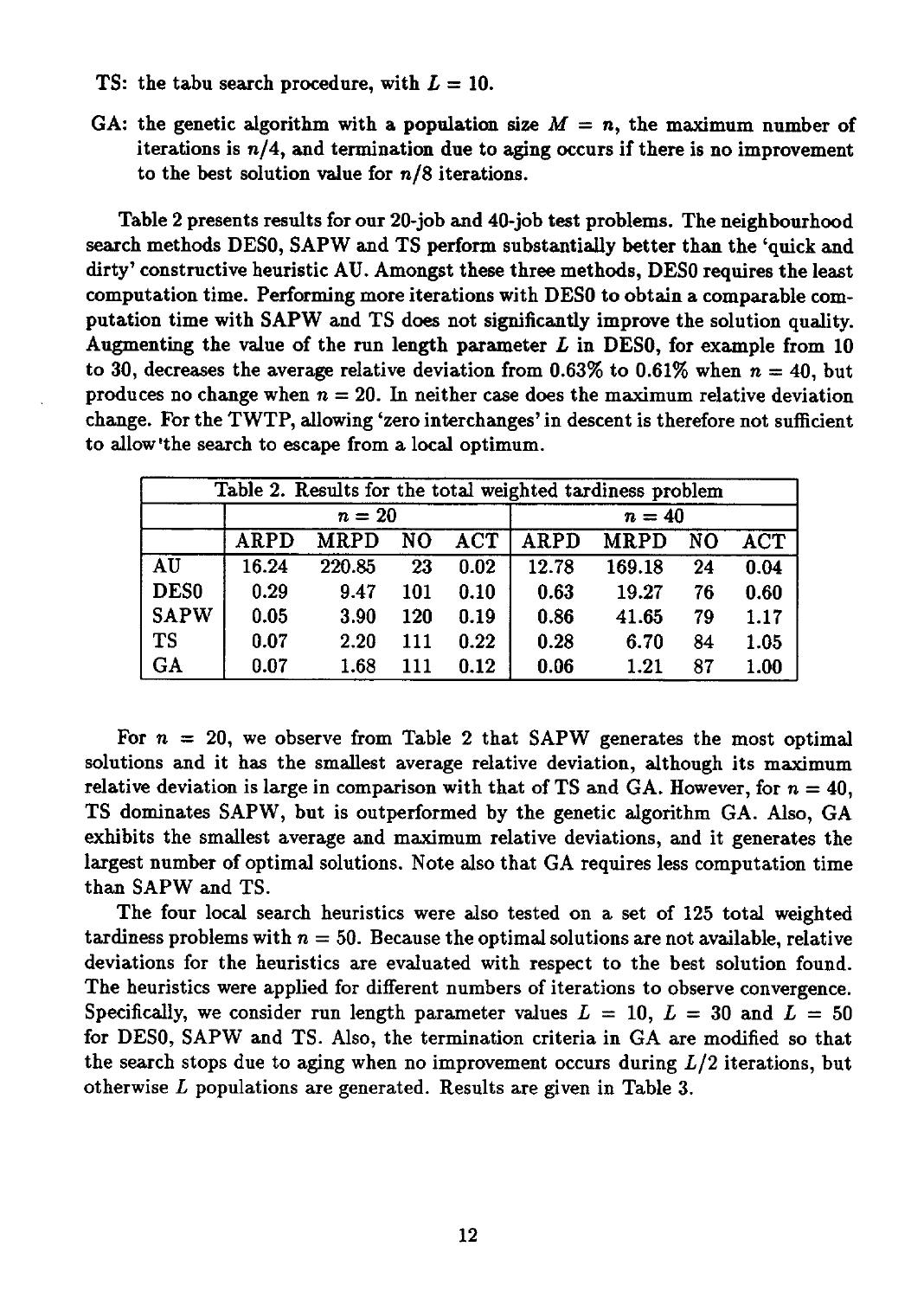| Table 3. Results for 50-job total weighted tardiness problems |      |      |             |       |       |       |    |                           |     |      |      |      |
|---------------------------------------------------------------|------|------|-------------|-------|-------|-------|----|---------------------------|-----|------|------|------|
|                                                               |      | ARPD | <b>MRPD</b> |       | NO.   |       |    | $\mathbf{ACT}\phantom{.}$ |     |      |      |      |
|                                                               | 10   | 30   | 50          | 10    | 30    | 50    | 10 | 30                        | 50  | 10   | 30   | 50   |
| DES0                                                          | 0.70 | 0.59 | 0.57        | 11.20 | 11.20 | 11.20 | 56 | 61                        | 62  | 1.13 | 3.28 | 5.42 |
| <b>SAPW</b>                                                   | 0.65 | 0.36 | 0.30        | 11.20 | 11.20 | 11.20 | 61 | 79                        | 79  | 2.18 | 5.82 | 9.07 |
| <b>TS</b>                                                     | 0.41 | 0.22 | 0.16        | 11.97 | 5.67  | 5.05  | 67 | 84                        | 88  | 2.07 | 5.94 | 9.38 |
| GA                                                            | 0.18 | 0.05 | 0.04        | 5.30  | 1.30  | 1.16  | 71 | 95                        | 100 | 1.94 | 5.08 | 7.92 |

Table 3 confirms our intuition. There is no substantial improvement in the performance of DESO when the number of iterations increases because it suffers from the inability to escape from a local optimum. However, SAPW generates better quality solutions with larger computation times, although the maximum deviation remains large which indicates that for some problems the interchange neighbourhood does not permit an adequate exploration of the solution space. This hypothesis is confirmed by the performance of TS, although the results are slightly better than for SAPW. The best overall performance is obtained with GA.

Table 4 shows the distribution of the deviations of the heuristic solution value from the value of the best known solution for the AU rule and the four local search heuristics for  $n = 50$  and run length parameter value  $L = 30$ .

| Table 4. Distribution of relative deviations for $n = 50$ and $L = 30$ |                                                                                    |    |                                         |    |   |          |        |  |  |  |  |
|------------------------------------------------------------------------|------------------------------------------------------------------------------------|----|-----------------------------------------|----|---|----------|--------|--|--|--|--|
|                                                                        |                                                                                    |    | Frequency of relative deviations $(\%)$ |    |   |          |        |  |  |  |  |
|                                                                        | ARPD<br>(5,10]<br>$10, \infty$<br>$\left[0,0\right]$<br>1, 5<br>$\left[0,1\right]$ |    |                                         |    |   |          |        |  |  |  |  |
| AU                                                                     | 11.00                                                                              | 22 | 32                                      | 25 |   | 39       | 125.10 |  |  |  |  |
| DES <sub>0</sub>                                                       | 0.59                                                                               | 61 | 47                                      | 14 |   | $\bf{2}$ | 11.20  |  |  |  |  |
| <b>SAPW</b>                                                            | 0.36                                                                               | 79 | 39                                      | -3 | 3 |          | 11.20  |  |  |  |  |
| <b>TS</b>                                                              | 0.22                                                                               | 84 | 34                                      | 5  | 2 |          | 5.67   |  |  |  |  |
| GA                                                                     | 0.05                                                                               | 95 | 29                                      |    |   |          | 1.30   |  |  |  |  |

For GA, only one problem out of 125 results in a solution value with a relative deviation of more than 1% from the best known value. This confirms the robustness of GA. For each of SAPW and TS, however, there are seven problems with relative deviations of more than 1%, and even more for DESO. Although AU is quite effective for some instances, there are 39 problems where a deviation of more than 10% from the best known solution value is observed.

## 5 Concluding remarks

This paper proposes two new local search heuristics for the problem of scheduling a single machine to minimize the total weighted tardiness. The first is a tabu search method (TS) which uses the interchange neighbourhood. The other new method is a genetic algorithm (GA), special features of which are the simple binary encoding of the solution and an effective decoding heuristic.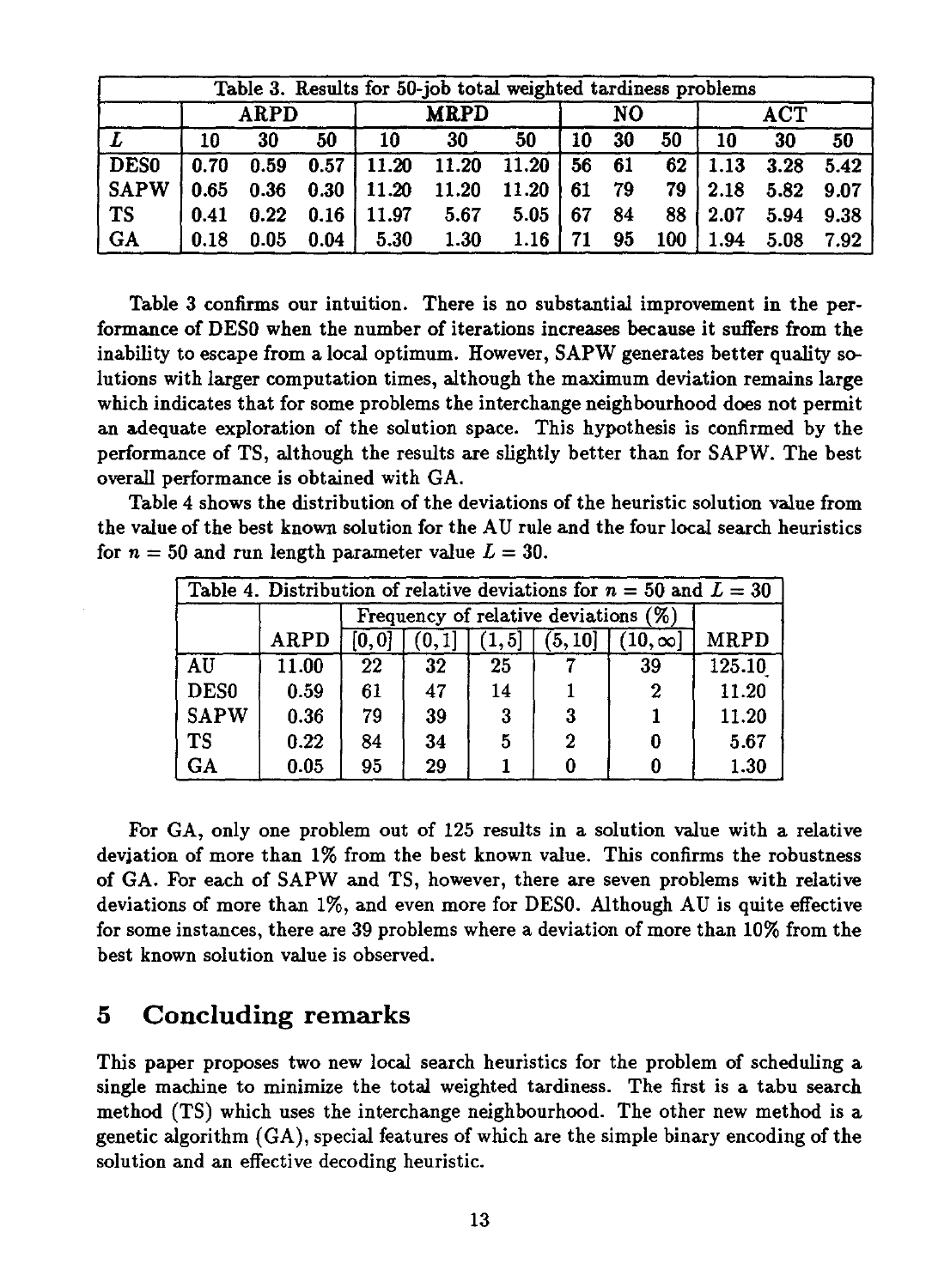Extensive computational tests for the total tardiness problem (TTP) and the total weighted tardiness problem (TWTP) are used to compare TS and GA with other local search heuristics and with a simple constructive method. Our results for the TTP suggest that the Wilkerson-Irwin heuristic or any simple constructive method should be used with caution. With a relatively small limit on computation time, descent with `zero interchanges' (DESO) outperforms simulated annealing (SAPW) and tabu search (TS) for the TTP. It can, however, encounter difficulty with larger problem sizes and sometimes generate solutions with a large deviation from the optimal solution value. When more computation time is used, DESO is not always able to escape from a local optimum, whereas in most cases SAPW and TS allow this possibility. The tabu search method TS dominates SAPW for the TTP, and TS is more robust than DESO although it finds an optimal solution less frequently. Moreover, TS is superior to SAPW for the TWTP for larger problem sizes *(n >* 40).

Our genetic algorithm (GA) generates solutions of very good quality. For the TTP, GA is a viable alternative to other heuristic methods, especially in view of its small maximum relative deviations, although it requires more computation time. For the TWTP, none of the other heuristics presented in this paper can compete with GA when comparable computation times are used.

In conclusion, our new genetic algorithm is superior to other heuristic methods for the total (weighted) tardiness problem. A major contributory factor to its success is the heuristic method which decodes the representation of a solution to produce a sequence of jobs. The new tabu search method is also superior to other neighbourhood search heuristics.

## **6 References**

- 1. T.S. Abdul-Razaq, C.N. Potts and L.N. Van Wassenhove, 1990. A Survey of Algorithms for the Single Machine Total Weighted Tardiness Scheduling Problem, *Discrete Applied Mathematics 26,* 235-253.
- 2. J. Du and J.Y.-T. Leung, 1990. Minimizing Total Tardiness on One Processor is NP-hard, *Mathematics of Operations Research 3,* 483-495.
- 3. F. Glover, 1989. Tabu Search—Part I, *ORSA Journal on Computing 1,* 190-206.
- 4. F. Glover, 1990. Tabu Search: A Tutorial, *Interfaces 20,* 74-94.
- 5. D.E. Goldberg, 1989. *Genetic Algorithms in Search, Optimization and Machine Learning,* Addison-Wesley, Reading, MA.
- 6. E.L. Lawler, 1977. A "Pseudopolynomial" Algorithm for Sequencing Jobs to Minimize Total Tardiness, *Annals of Discrete Mathematics 1,* 331-342.
- 7. J.K. Lenstra, A.H.G. Rinnooy Kan and P. Brucker, 1977. Complexity of Machine Scheduling Problems, Annals *of Discrete Mathematics 1,* 343-362.